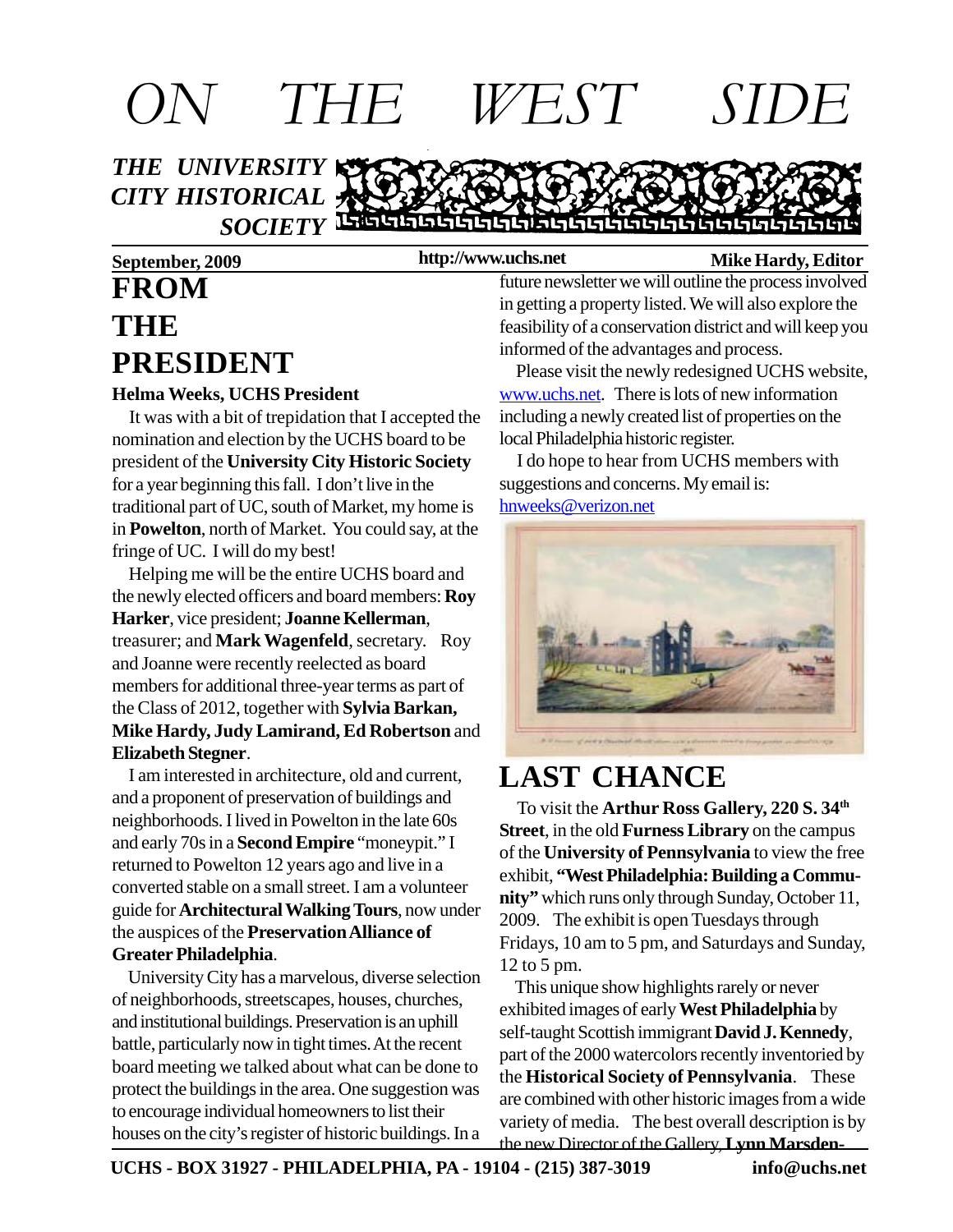### Page 2

#### **Atlas:**

 "*West Philadelphia: Building a Community* documents the neighborhood's 19<sup>th</sup>-century architectural and urban development while featuring highlights of today's dynamic, multicultural community. The earliest works in the exhibition include David J. Kennedy's watercolors that depict West Philadelphia houses, institutions, and streets between 1836-1898. City land maps, early photographs, and postcards also document the neighborhood's rapid expansion.

 Through the use of technology—the web and video—visitors can discover West Philadelphia today. The **West Philadelphia Community History Center** website and other links can be explored at computer kiosks. Four videos produced by **Scribe Video Center** offer oral history and neighborhood documentaries. This exhibition is a collaboration between the Arthur Ross Gallery, The Historical Society of Pennsylvania, and the University Archives and Records Center. It is also included in **Penn's** *Arts & the City Year***.**"

 The exhibit is accompanied by a series of special lectures and events with these still to come and sure to be of interest to UCHS members:

 **Wednesday, September 30, 5:30 pm – West Philadelphia Community History Center, by Dr. Walter Licht, History Department, University of Pennsylvania** and **Mark Frazier Lloyd, Director, University Archives and Records Center**. This web-based archive and its future is both on display in the gallery and the subject of their talk and discussion with the audience that night.

 **Wednesday, October 7, 5:30 pm – Building Bridges: Penn and West Philadelphia,** a panel discussion, moderated by **Dr. Ira Harkavy, Associate Vice President and Director, Netter Center for Community Partnerships, University of Pennsylvania.** Scheduled to appear on the panel will be representatives from Penn, its outreach programs, neighborhood representatives and **Councilwoman Jannie Blackwell**.

 The exhibit and these two presentations offer members a special opportunity to examine some colorful and unique resources for understanding, thru images, something about the rich historical heritage of West Philadelphia and learn first-hand about

ongoing efforts to expand out knowledge about that heritage and the present and future relationship of town and gown in our neighborhood.

Don't miss out.

### **WALKING TOURS**

 For the more active members of UCHS, Powelton neighbor and architect, **Bob Thomas**, welcomes you to these **Philadelphia Parks Alliance** tours whose sponsors include UCHS, with special membership discounts extended to UCHS members and their guests.

#### **Saturday, October 3, 2009, 8.00 am until dinner (all day tour)**

#### **Fall and Pretzels in Lancaster County**

 Information and reservations: Philadelphia Parks Alliance, 215-879-8159. Meeting place: please confirm when registering.—Terrain and Difficulty: Easy back paved roads. Moderate difficulty Wear good walking shoes, dress warmly if need be, and bring a lunch to eat along the trail. Pre-registration required (limit of 12 participants). \$25 for members/\$30 for non-members.

 Join us for a fall walk on quiet back roads of the **Amish** farm country to observe the fall harvest, and to visit a local pretzel bakery or two, where we'll see the traditional hand-skills of pretzel making. We'll have a picnic lunch out in the countryside, and conclude the day's adventure over dinner with a discussion of land and park planning in **Lancaster County**. Trip fee includes full hiker's breakfast but not lunch nor dinner; transportation will be via car pools—participants are asked to share expenses.

 **Saturday, November 7, 2009, 8.00am until dinner (all day tour)**

#### **The Atglen and Susquehanna Railroad (The Low Grade Line)**

 Information and reservations: Philadelphia Parks Alliance, 215-879-8159. Meeting place: please confirm when registering.—Terrain and Difficulty: Moderate walk on trails and railbeds. Wear good walking shoes, dress warmly if need be, and bring a lunch to eat along the trail. Pre-registration required (limit of 12 participants). \$25 for members/\$30 for non-members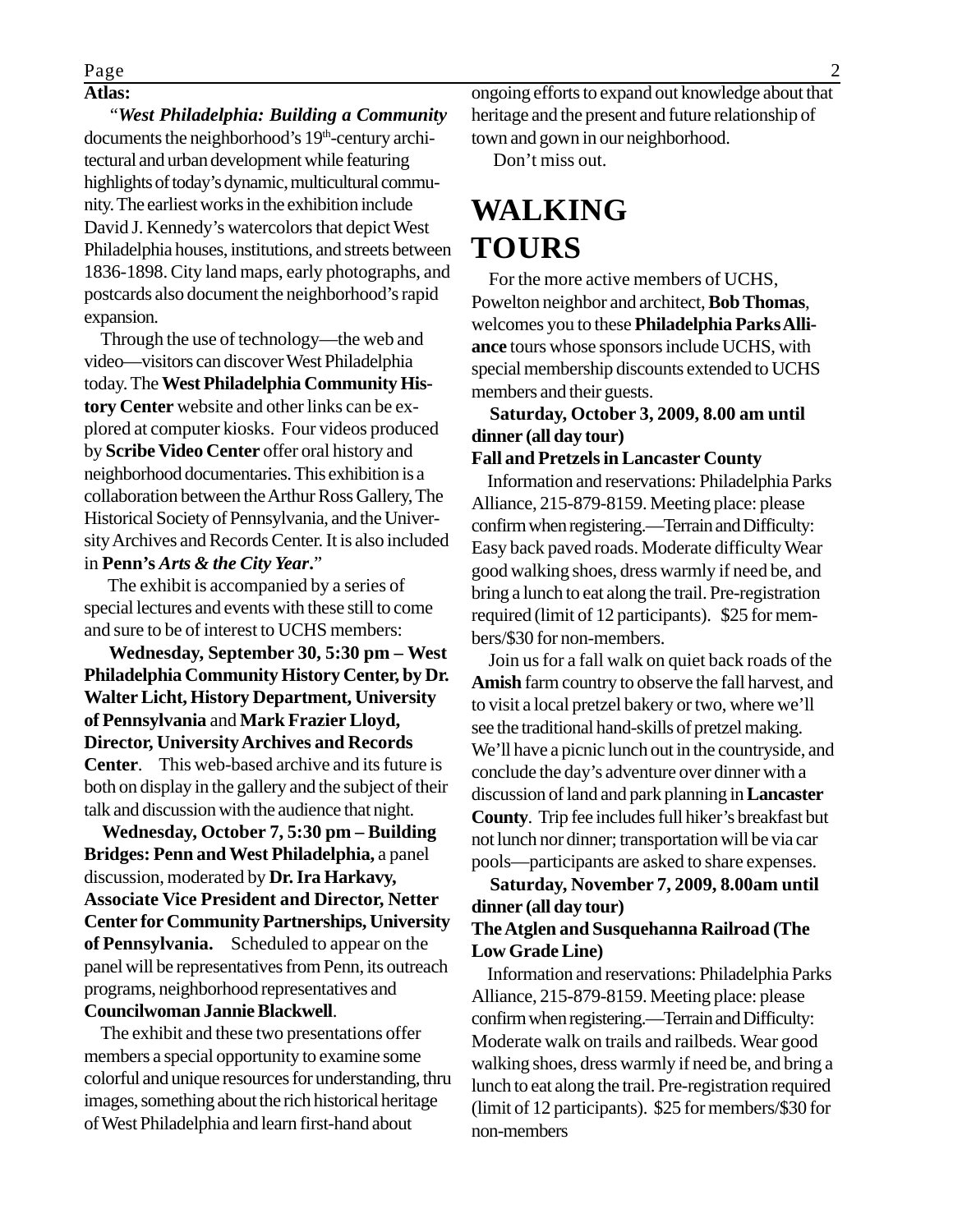#### Page 3

 Recently this abandoned former **Pennsylvania RR** line, which stretches across all of southern **Lancaster County** was sold to the local townships with the possibility of trial development. We'll view the extraordinary bridges, culverts and trestles built at the dawn of the 20th century by the PRR, and enjoy great views of the **Susquehanna River**, picnicking out in the countryside. We'll conclude the day's adventure over dinner with a discussion of land, trail and park planning in Lancaster County. Trip fee includes full hiker's breakfast but not lunch nor dinner; transportation will be via car pools participants are asked to share expenses.



### **SKALER RETURNS**

 **Robert Skaler**, long-time friend of UCHS and author of **West Philadelphia: University City to 52nd Street** presents "**Growing up in Belmont:West Philadelphia in the mid-20th century,"** a free lecture and book signing at the **Penn Bookstore, 3601 Walnut Street** at 6:00 pm, Tuesday, September 29.

 West Philadelphia: University City to 52nd Street (available also from UCHS) is the first photographic history of the area in the last one hundred years. Skaler presents rare images of the typical, modest West Philadelphia row houses that tell the story of how Philadelphia became known as the **"City of Homes."**

 Skaler is a forensic architect and historian, collecting historical images of West Philadelphia for more than thirty-five years. He graduated from the **School of Architecture** at the **University of Pennsylvania** and is a former president of the **Philadelphia Chapter of the Victorian Society in America**. Additional publications in his Images of America Series collection include **Society Hill and Old City** and

#### **Philadelphia's Broad Street: South and North.**

 This event is in conjunction with the Arthur Ross Gallery.

### **AT BARTRAM'S GARDEN**



#### **October River Cruises - Sundays at 1 PM - October 4 and October 18**

 The last few chances of the season to enjoy a rarely seen side of the **Schuylkill River**, and take a boat cruise to **Bartram's Garden**. The boat leaves **Center City** and travels down to Bartram's Garden for a tour of the house and botanic garden. Stroll the lawns and meadow and browse the Museum Shop.

 Tickets are \$25 for adults, \$20 children 12 and under. To register, call the **Schuylkill River Development Corporation** at 1-888-RIV-PHIL (1-888-748-7445).

#### **Saturday, October 24, 10 a.m. to 4 p.m. – Fall Family Fun Day and Native Plant Sale**

Children's activities, cider-making, and native plants make this an exciting day out for the family. The Plant Sale features fall fruit and color, and native plants. The day also features a lecture on **Planting Spring Bulbs - 11 a.m. to noon** Environmental educator **Liz Dailey** talks about why fall is the prime time for planting hardy spring flowering bulbs in this **Pennsylvania Horticultural Society City Gardening Series** lecture. Free, call **Bartram's Garden, 54th St. and Lindbergh Blvd**, (215) 729-5281